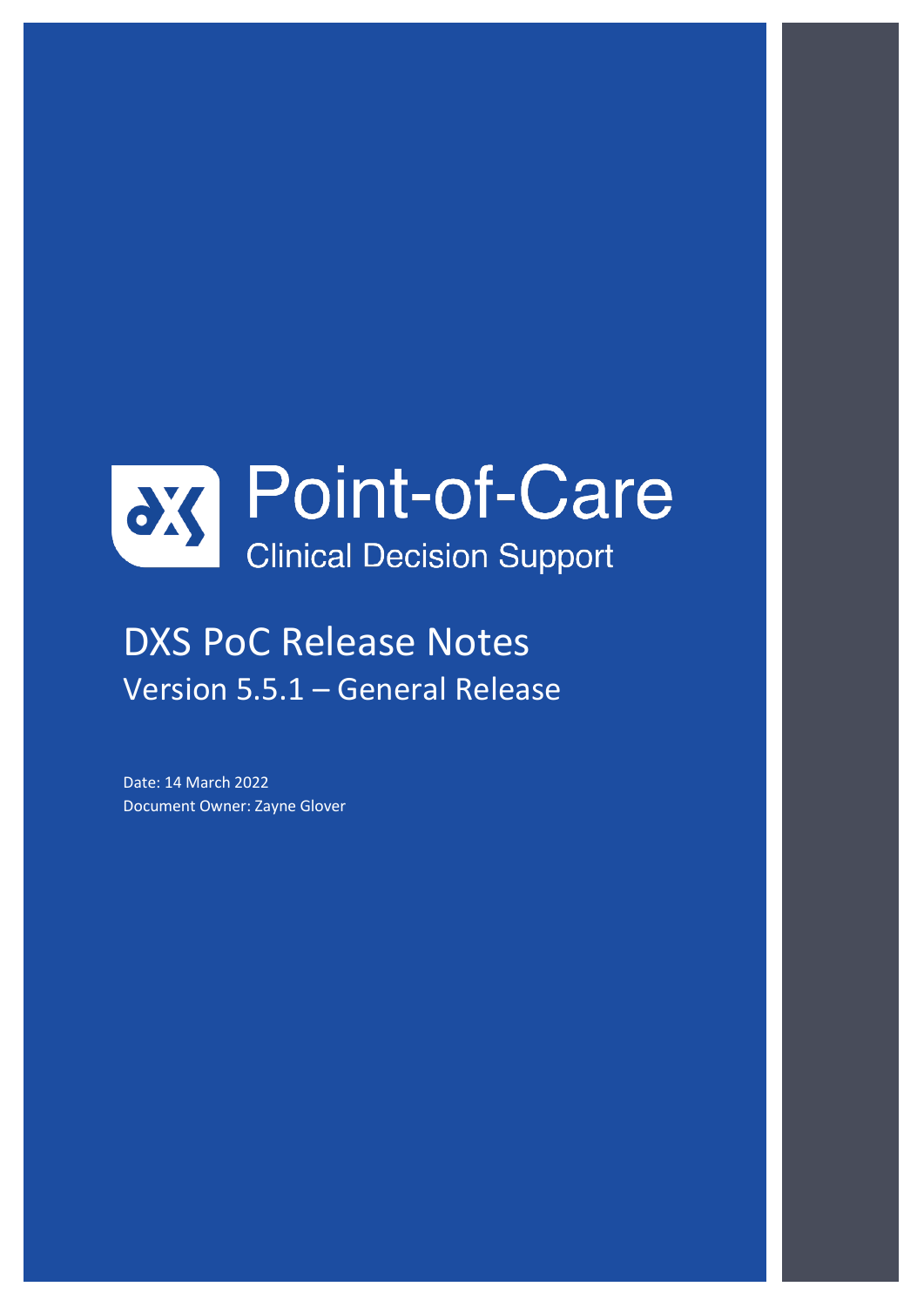# Content

| 1.  |  |
|-----|--|
| 2.  |  |
| 3.  |  |
| 4.  |  |
| 4.1 |  |
| 4.2 |  |
| 5.  |  |
| 5.1 |  |
| 5.2 |  |
| 5.3 |  |
| 5.4 |  |
| 5.5 |  |
| 6.  |  |
| 6.1 |  |
| 6.2 |  |
| 6.3 |  |
| 6.4 |  |
| 7.  |  |
| 7.1 |  |
| 7.2 |  |
| 7.3 |  |
| 7.4 |  |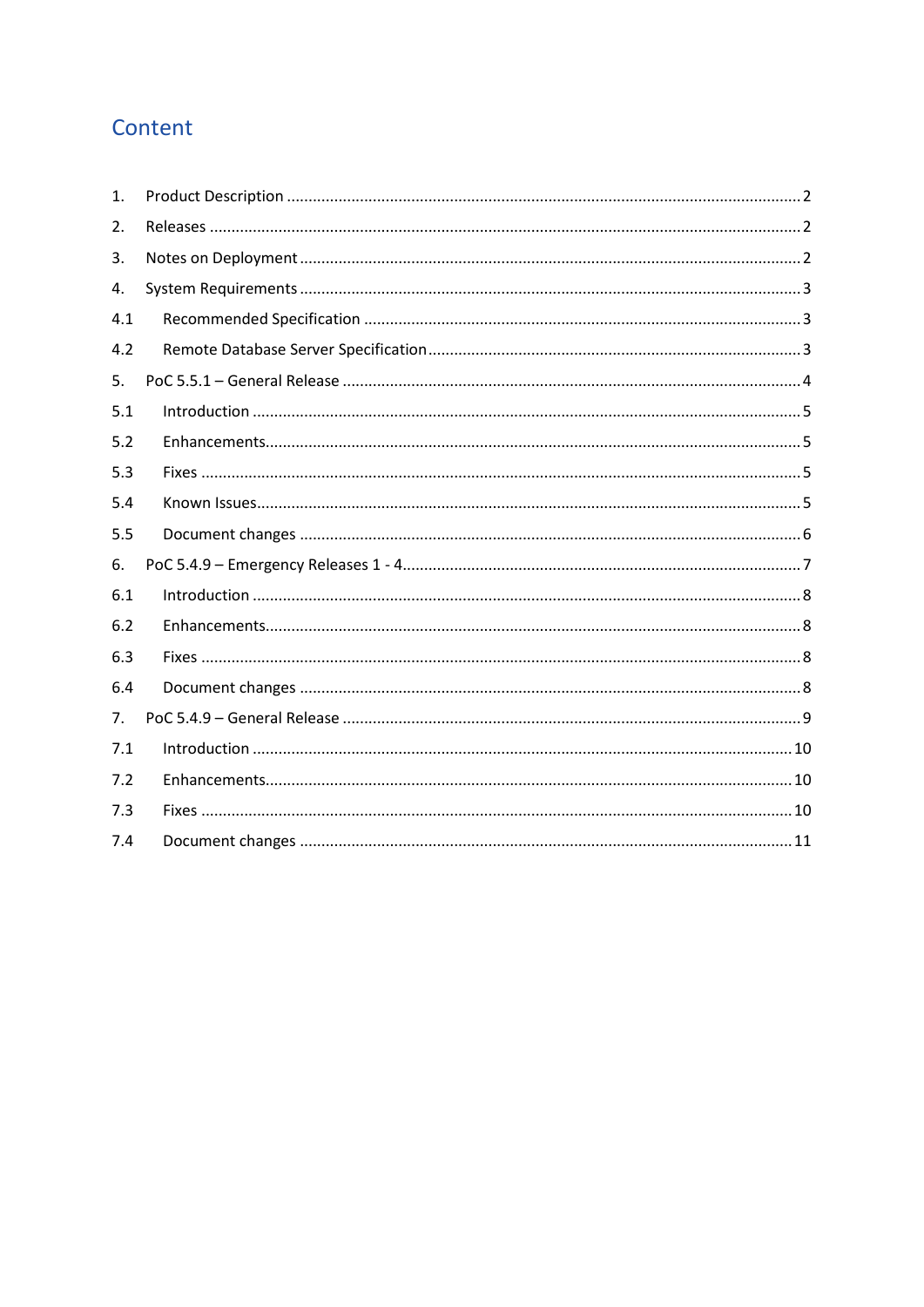### <span id="page-2-0"></span>1. Product Description

The DXS Point-of-Care™ product is a content aggregator, which integrates with Electronic Patient Record (EPR) software, ensuring a prime position on the healthcare professional's desktop. This allows content providers to have a direct channel to the healthcare provider during the patient consultations. The DXS product enriches the content with its own relationship-linking process, part of which incorporates the appropriate country-specific diagnostic coding system.

The diagnosis is entered into the EPR and information in DXS Point-of-Care™ relating to that diagnosis is automatically populated for the healthcare provider. The healthcare provider is presented with the specific information related to the patient he or she is consulting, without having to search different databases, which expedites the review.

The DXS Point-of-Care™ product contains clinical data on diseases and procedures as well as patient information on drugs and diseases.

### <span id="page-2-1"></span>2. Releases

| <b>Status</b>           | <b>Version</b> | <b>Release Date</b> | Database Schema              |
|-------------------------|----------------|---------------------|------------------------------|
| <b>Current Release</b>  | 5.5.1.21       | 15 March 2022       | <b>Version 8 Revision 14</b> |
| <b>Previous Release</b> | 54942          | 7 February 2022     | <b>Version 8 Revision 14</b> |

### <span id="page-2-2"></span>3. Notes on Deployment

The upgraded files will be released electronically and will be downloaded with the daily content update. After the update, the upgrade will be pending and the application will need to restart to deploy the new files.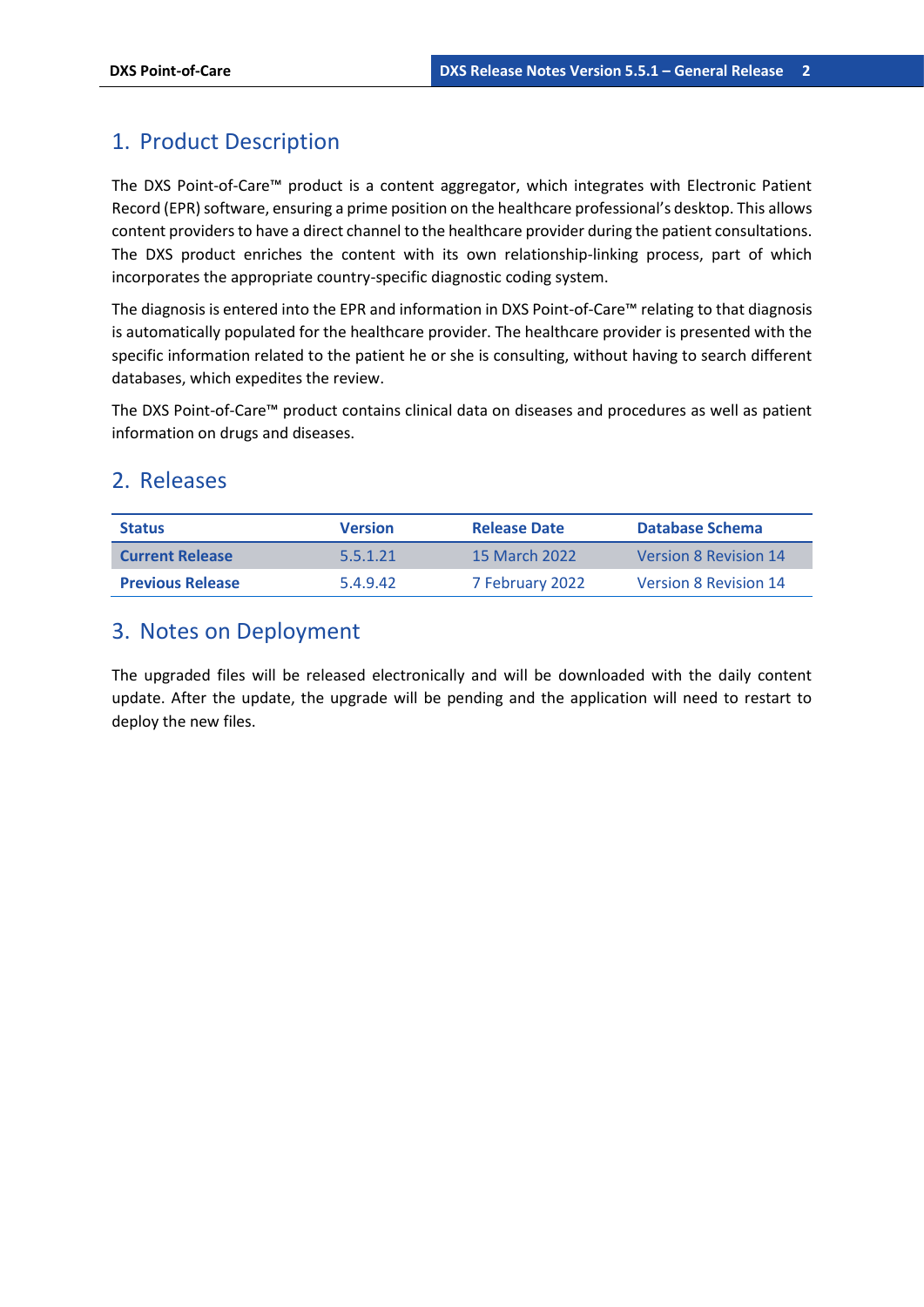## <span id="page-3-0"></span>4. System Requirements

### <span id="page-3-1"></span>4.1 Recommended Specification

| <b>DXS Point-of-Care</b>       | <b>Recommended Requirements</b>                                                         |
|--------------------------------|-----------------------------------------------------------------------------------------|
| Processor                      | Intel i3 or better                                                                      |
| <b>RAM</b>                     | 2GB RAM                                                                                 |
| Workstation - HDD - Free Space | 200MB                                                                                   |
| Server - HDD - Free Space      | 4GB (Growth detailed in Operating Environment<br>Guidance document, paragraph 2.5)      |
| Resolution                     | $1280 \times 720$                                                                       |
| Display                        | 32-bit Colour                                                                           |
| <b>Operating System</b>        | Windows 7, 8, 8.1, 10 supported                                                         |
| <b>Internet Connectivity</b>   | Required (HTTP access to uk.dxs-<br>systems.com. HTTP GET and POST Methods<br>allowed)  |
| <b>Internet Speed</b>          | 5MB (Download), 2MB (Upload) - Please see<br>below for practices that have branch sites |

### <span id="page-3-2"></span>4.2 Remote Database Server Specification

The below Internet speeds are our minimum requirements if a branch site connects remotely via a WAN to the same database as the main site.

| <b>DXS Point-of-Care</b>       | <b>Recommended Requirements</b>                                                        |
|--------------------------------|----------------------------------------------------------------------------------------|
| Processor                      | Intel i3 or better                                                                     |
| <b>RAM</b>                     | 2GB RAM                                                                                |
| Workstation – HDD – Free Space | 200MB                                                                                  |
| Server - HDD - Free Space      | 4GB (Growth detailed in Operating Environment<br>Guidance document, paragraph 2.5)     |
| Resolution                     | $1280 \times 720$                                                                      |
| Display                        | 16 - bit Colour                                                                        |
| <b>Operating System</b>        | Windows 7, 8, 8.1, 10 supported                                                        |
| Internet Connectivity          | Required (HTTP access to uk.dxs-<br>systems.com. HTTP GET and POST Methods<br>allowed) |
| Internet Speed                 | 10MB (Download), 10MB (Upload)                                                         |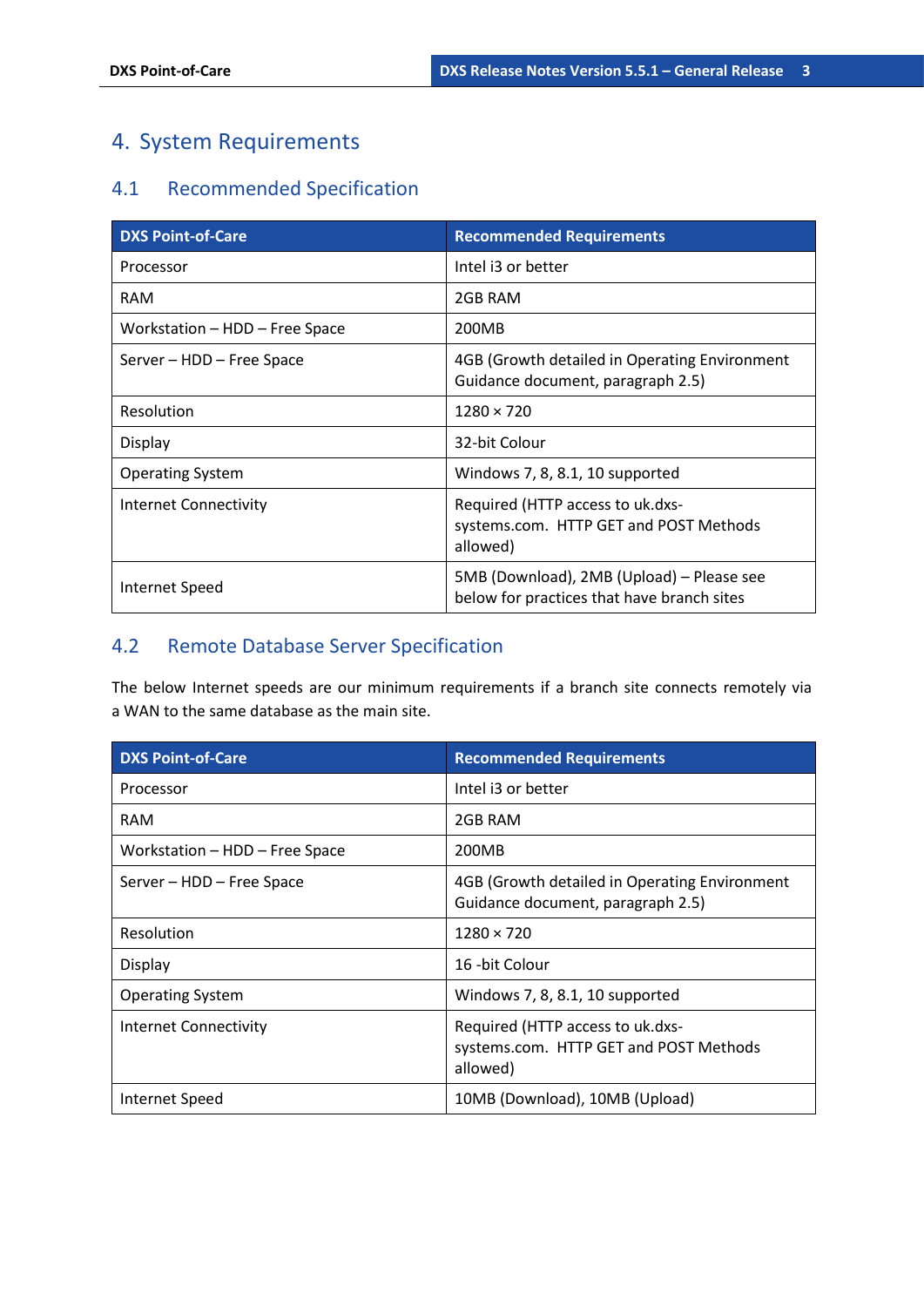# <span id="page-4-0"></span>5. PoC 5.5.1 – General Release

| <b>Application</b>                  | <b>Version</b> | <b>Date</b> | <b>Status</b> |
|-------------------------------------|----------------|-------------|---------------|
| <b>DXS.exe</b>                      | 5.3.1.32       | 08.11.2021  | Updated       |
| <b>DXSSch.exe</b>                   | 5.0.1.22       | 29.10.2016  |               |
| <b>DXScfg.exe</b>                   | 2.0.0.25       | 25.02.2005  |               |
| <b>DXSBar.exe</b>                   | N/A            | 14.06.2005  |               |
| Launch.exe                          | 2.3.1.32       | 08.11.2021  | Updated       |
| <b>APIProxy.exe</b>                 | 2.5.1.32       | 08.11.2021  | Updated       |
| <b>RegLib.exe</b>                   | N/A            | 08.11.2021  | Updated       |
| <b>DXS Loader.exe</b>               | 1.0.0.44       | 17.03.2021  |               |
| Linker.exe                          | 1.2.1.32       | 08.11.2021  | Updated       |
| <b>HWUpgSvc</b>                     | 1.1.0.38       | 10.02.2021  |               |
|                                     |                |             |               |
| <b>Components</b>                   | <b>Version</b> | <b>Date</b> | <b>Status</b> |
| Hwise32x.dll                        | 5.5.1.32       | 29.11.2021  | Updated       |
| Hwise32x.eng                        | 5.5.1.32       | 29.11.2021  | Updated       |
| DXSBar32.dll                        | N/A            |             |               |
| <b>DCINPS.dxc</b>                   | 3.3.1.32       | 08.11.2021  | Updated       |
| <b>DCEMISWb.dxc</b>                 | 2.3.1.32       | 08.11.2021  | Updated       |
| <b>DCTPPSO.dxc</b>                  | 2.3.1.32       | 08.11.2021  | Updated       |
| Stats.dxp                           | 2.0.2.11       | 13.08.2013  |               |
| <b>PDPL.dxp</b>                     | 3.0.1.19       | 11.12.2018  | -             |
| Cardiac.dxp                         | 1.0.2.16       | 10.12.2008  |               |
| ssleay32.dll                        | 1.0.2.15       | 11.12.2018  | -             |
| libeay32.dll                        | 1.0.2.15       | 11.12.2018  |               |
| FirebirdSql.Data.FirebirdClient.dll | 4.6.1.0        | 06.01.2020  |               |
| <b>HWInput.eng</b>                  | 2.3.1.32       | 08.11.2021  | Updated       |
| LatticeLog.dll                      | 1.4.1.1        | 06.01.2020  |               |
| LatticeLogBI.dll                    | 1.0.3.1        | 06.01.2020  |               |
| LatticeLogDAL.dll                   | 1.0.3.1        | 06.01.2020  |               |
| Microsoft.ServiceBus.dll            | 3.0.51272.20   | 06.01.2020  |               |
| Newtonsoft.Json.dll                 | 10.0.1.20720   | 06.01.2020  |               |
| Lwxspell.dll                        | 1.3.1.0        | 27.02.2020  |               |
| <b>Editorial.dxp</b>                | 1.0.2.67       | 29.07.2021  |               |
| <b>Help Files</b>                   | <b>Date</b>    |             |               |
| <b>DXS.chm</b>                      | 17.05.2007     |             |               |
|                                     |                |             |               |
| <b>PDPL.chm</b>                     | 16.07.2009     |             |               |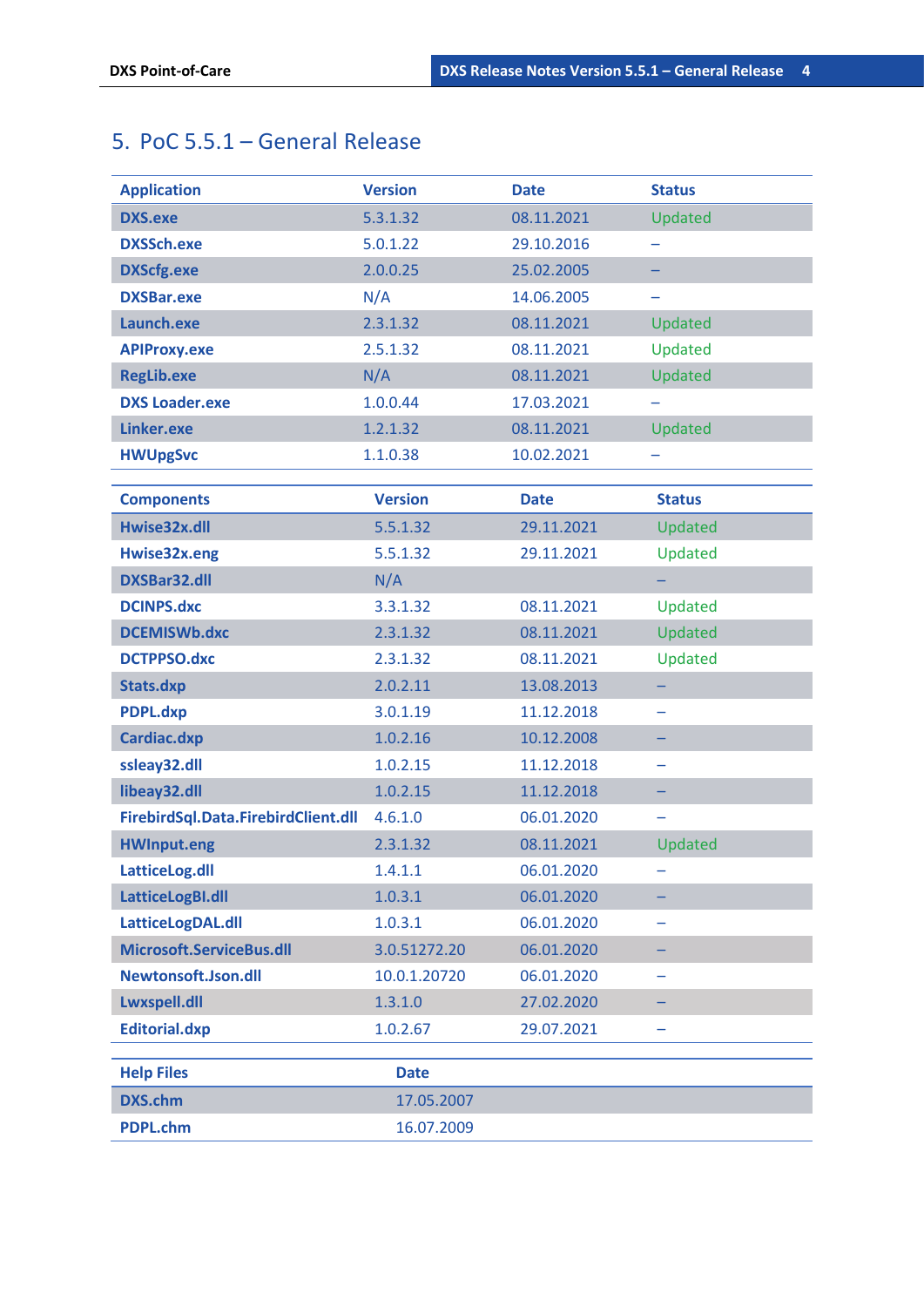### <span id="page-5-0"></span>5.1 Introduction

Version 5.5.1 focuses on improving user experience in the 'Forms' section, with various improvements made to aid in filtering and the browsing of completed forms.

### <span id="page-5-1"></span>5.2 Enhancements

- 1. Information bar is displayed when a filter is applied in the Forms section Inbox folder.
- 2. Option added to switch between instantly applying form filters and pressing a button to apply the filter.
- 3. Form Filter options are now limited to valid data available to the user.
- 4. A dialog message has been added to inform users when no forms are available based on the filters.
- 5. With the impending change of provider from Patient UK to NHS Choices, users will be asked to amend their 'Favourites' once the former provider's articles are removed.
- 6. Completed folder has been broken down into weekly folders, including the last 7 days.
- 7. Non-paginated view has been added back, with the option to switch between it and Paginated view.
- 8. Additional error tracking has been added to the TPP integration to give more insight into errors received.
- 9. Directory of Services search results have been removed from the Home screen.

#### <span id="page-5-2"></span>5.3 Fixes

- 1. TFS-4357 Fix for form filters causing the product to be extremely slow or crash.
- 2. TFS-4385 Fix for completed forms not being archived if they have been deleted.
- 3. TFS-4387 Fix for the previous patient's details being retained after changing patients in TPP.
- 4. TFS-4389 Fix for search results not opening in the Completed folder.
- 5. TFS-4634 Fix for certain pathways not loading because of the CCG branding.
- 6. TFS-4646 Fix for column names in the Deleted Forms folder.

#### <span id="page-5-3"></span>5.4 Known Issues

- 1. PRB-92753 Duplicate roles listed in the Admin Panel.
- 2. PRB-106289 Unable to click on search results.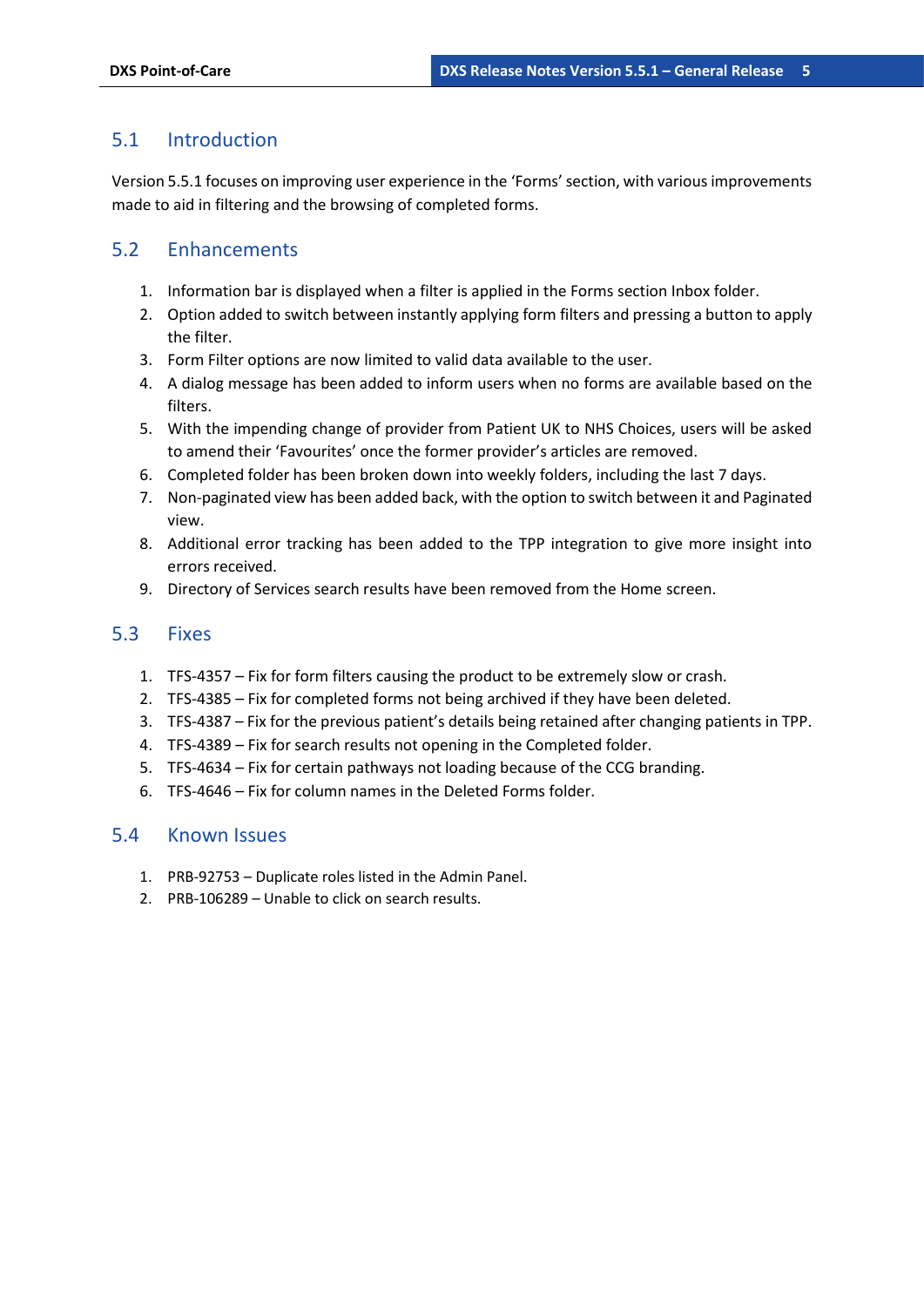# <span id="page-6-0"></span>5.5 Document changes

| <b>Category</b>            | <b>Document</b>                               | <b>Updated</b> |
|----------------------------|-----------------------------------------------|----------------|
| Deployment                 | DXS Centrally Hosted SQL Server               |                |
|                            | <b>DXS Operating Environment Guidance</b>     |                |
|                            | <b>DXS PoC Deployment Detail</b>              |                |
|                            | <b>DXS Practice Content Migration</b>         |                |
|                            | <b>Technical Survey Overview</b>              |                |
|                            | <b>TIO Questionnaire</b>                      |                |
| <b>Knowledge Base</b>      | DXS PoC Migration - CSU Instructions          |                |
|                            | DXS Program Upgrades and Environment Overview |                |
| <b>Technical Overview</b>  | PoC Feedback Messaging Process                |                |
| <b>System Requirements</b> | <b>Release Notes</b>                          | X              |
|                            | DXS Centrally Hosted SQL Server               |                |
|                            | <b>DXS Operating Environment Guidance</b>     |                |
|                            | <b>DXS PoC Deployment Detail</b>              |                |
|                            | <b>Technical Survey Overview</b>              |                |
|                            | <b>TIO Questionnaire</b>                      |                |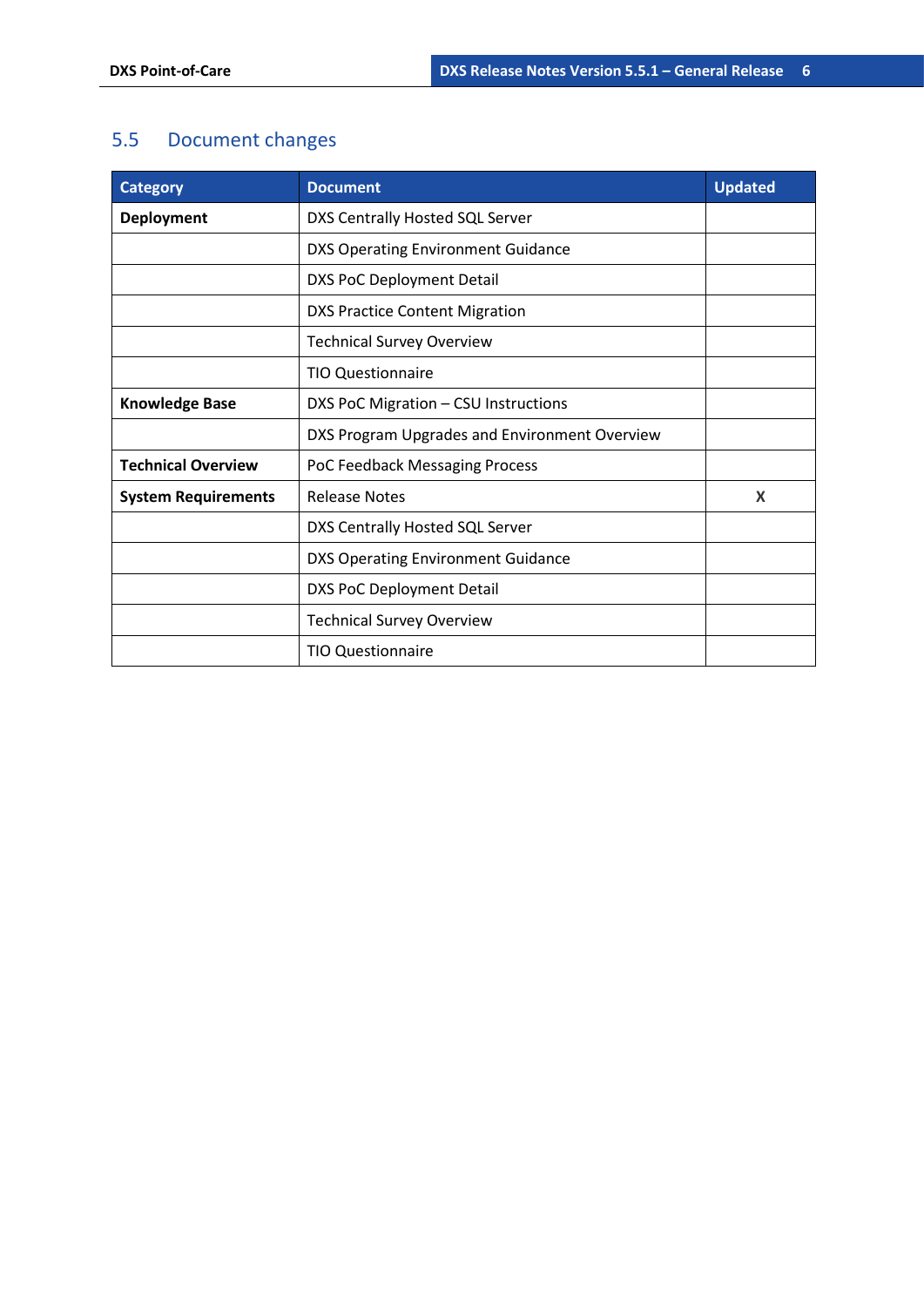# <span id="page-7-0"></span>6. PoC 5.4.9 – Emergency Releases 1 - 4

| <b>Application</b>                  | <b>Version</b> | <b>Date</b> | <b>Status</b> |
|-------------------------------------|----------------|-------------|---------------|
| <b>DXS.exe</b>                      | 5.2.9.33       | 08.11.2021  |               |
| <b>DXSSch.exe</b>                   | 5.0.1.22       | 29.10.2016  |               |
| <b>DXScfg.exe</b>                   | 2.0.0.25       | 25.02.2005  | -             |
| <b>DXSBar.exe</b>                   | N/A            | 14.06.2005  |               |
| Launch.exe                          | 2.2.9.33       | 08.11.2021  |               |
| <b>APIProxy.exe</b>                 | 2.4.9.33       | 08.11.2021  |               |
| <b>RegLib.exe</b>                   | N/A            | 08.11.2021  |               |
| <b>DXS Loader.exe</b>               | 1.0.0.44       | 17.03.2021  |               |
| Linker.exe                          | 1.1.9.54       | 08.11.2021  |               |
| <b>HWUpgSvc</b>                     | 1.1.0.38       | 10.02.2021  |               |
|                                     |                |             |               |
| <b>Components</b>                   | <b>Version</b> | <b>Date</b> | <b>Status</b> |
| Hwise32x.dll                        | 5.4.9.42       | 29.11.2021  | Updated       |
| Hwise32x.eng                        | 5.4.9.42       | 29.11.2021  | Updated       |
| <b>DXSBar32.dll</b>                 | N/A            |             |               |
| <b>DCINPS.dxc</b>                   | 3.2.9.33       | 08.11.2021  | ÷             |
| <b>DCEMISWb.dxc</b>                 | 2.2.9.33       | 08.11.2021  |               |
| <b>DCTPPSO.dxc</b>                  | 2.2.9.33       | 08.11.2021  |               |
| Stats.dxp                           | 2.0.2.11       | 13.08.2013  |               |
| <b>PDPL.dxp</b>                     | 3.0.1.19       | 11.12.2018  |               |
| Cardiac.dxp                         | 1.0.2.16       | 10.12.2008  |               |
| ssleay32.dll                        | 1.0.2.15       | 11.12.2018  | -             |
| libeay32.dll                        | 1.0.2.15       | 11.12.2018  |               |
| FirebirdSql.Data.FirebirdClient.dll | 4.6.1.0        | 06.01.2020  |               |
| <b>HWInput.eng</b>                  | 2.2.9.33       | 08.11.2021  |               |
| LatticeLog.dll                      | 1.4.1.1        | 06.01.2020  |               |
| LatticeLogBI.dll                    | 1.0.3.1        | 06.01.2020  |               |
| LatticeLogDAL.dll                   | 1.0.3.1        | 06.01.2020  |               |
| Microsoft.ServiceBus.dll            | 3.0.51272.20   | 06.01.2020  |               |
| Newtonsoft.Json.dll                 | 10.0.1.20720   | 06.01.2020  |               |
| Lwxspell.dll                        | 1.3.1.0        | 27.02.2020  |               |
| <b>Editorial.dxp</b>                | 1.0.2.67       | 29.07.2021  |               |
| <b>Help Files</b>                   | <b>Date</b>    |             |               |
| <b>DXS.chm</b>                      | 17.05.2007     |             |               |
| <b>PDPL.chm</b>                     | 16.07.2009     |             |               |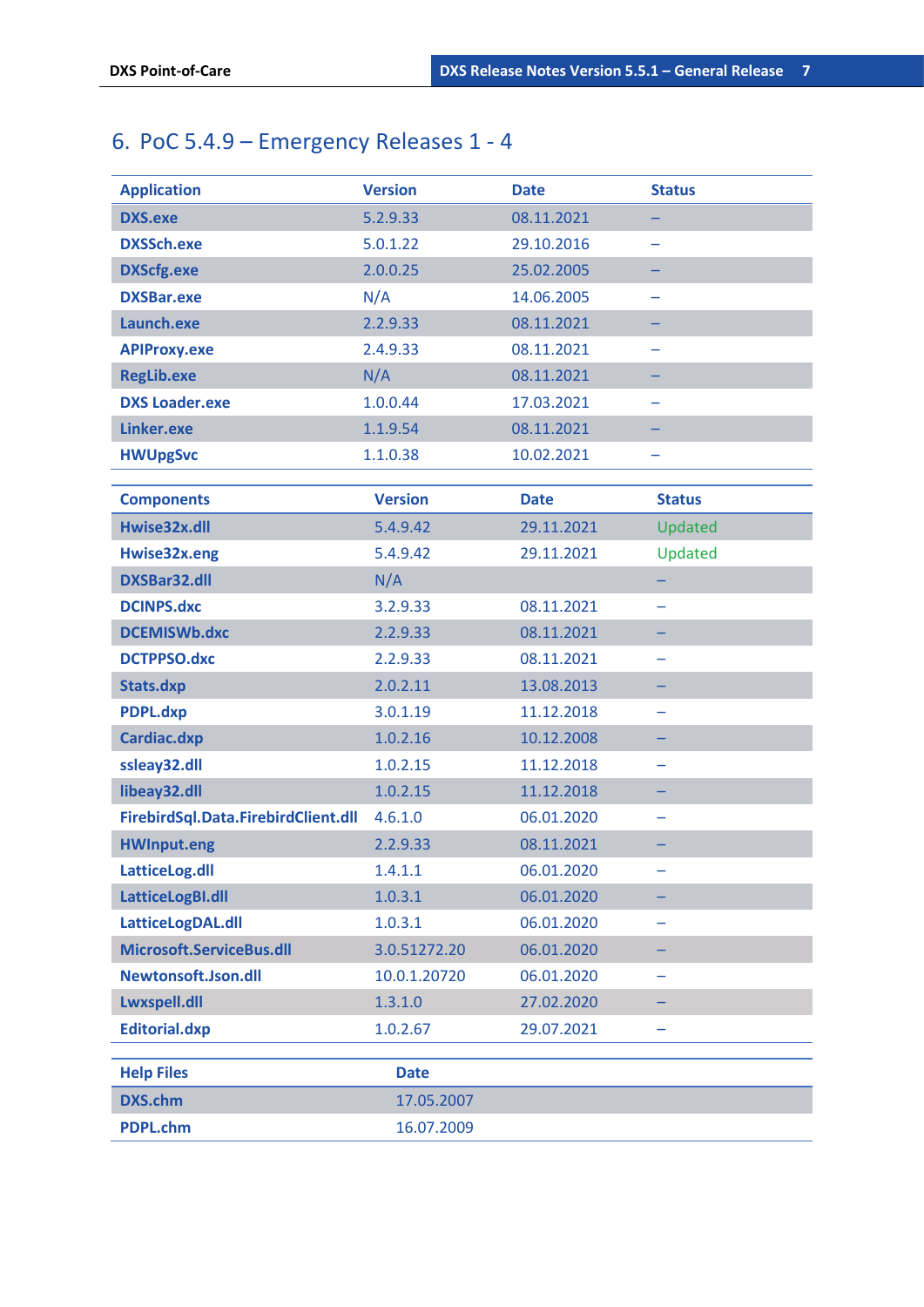#### <span id="page-8-0"></span>6.1 Introduction

This emergency release resolves an issue whereby the incorrect passback was saved to a patient record, as well as search fields not populating certain data due to a corrupted file.

### <span id="page-8-1"></span>6.2 Enhancements

- 1. TLS 1.2 is now the default choice for encryption when using the DXS Mail Client.
- 2. Additional logging has been added to TPP to aid in detecting patient data discrepancies.

#### <span id="page-8-2"></span>6.3 Fixes

- 1. Fix for checklists and picklists not retaining their selection when a form is saved.
- 2. AIS search field data not retained when a form is completed.
- 3. Fix for the issue whereby the incorrect passback was saved back to a patient record.
- 4. Fix for search fields not populating due to corrupted crosswalk files.
- 5. Fix for the last two digits of the NHS number being cut off in our audit logs.

### <span id="page-8-3"></span>6.4 Document changes

| <b>Category</b>            | <b>Document</b>                               | <b>Updated</b> |
|----------------------------|-----------------------------------------------|----------------|
| <b>Deployment</b>          | DXS Centrally Hosted SQL Server               |                |
|                            | DXS Operating Environment Guidance            |                |
|                            | DXS PoC Deployment Detail                     |                |
|                            | <b>DXS Practice Content Migration</b>         |                |
|                            | <b>Technical Survey Overview</b>              |                |
|                            | <b>TIO Questionnaire</b>                      |                |
| <b>Knowledge Base</b>      | DXS PoC Migration - CSU Instructions          |                |
|                            | DXS Program Upgrades and Environment Overview |                |
| <b>Technical Overview</b>  | PoC Feedback Messaging Process                |                |
| <b>System Requirements</b> | <b>Release Notes</b>                          | X              |
|                            | DXS Centrally Hosted SQL Server               |                |
|                            | <b>DXS Operating Environment Guidance</b>     |                |
|                            | <b>DXS PoC Deployment Detail</b>              |                |
|                            | <b>Technical Survey Overview</b>              |                |
|                            | <b>TIO Questionnaire</b>                      |                |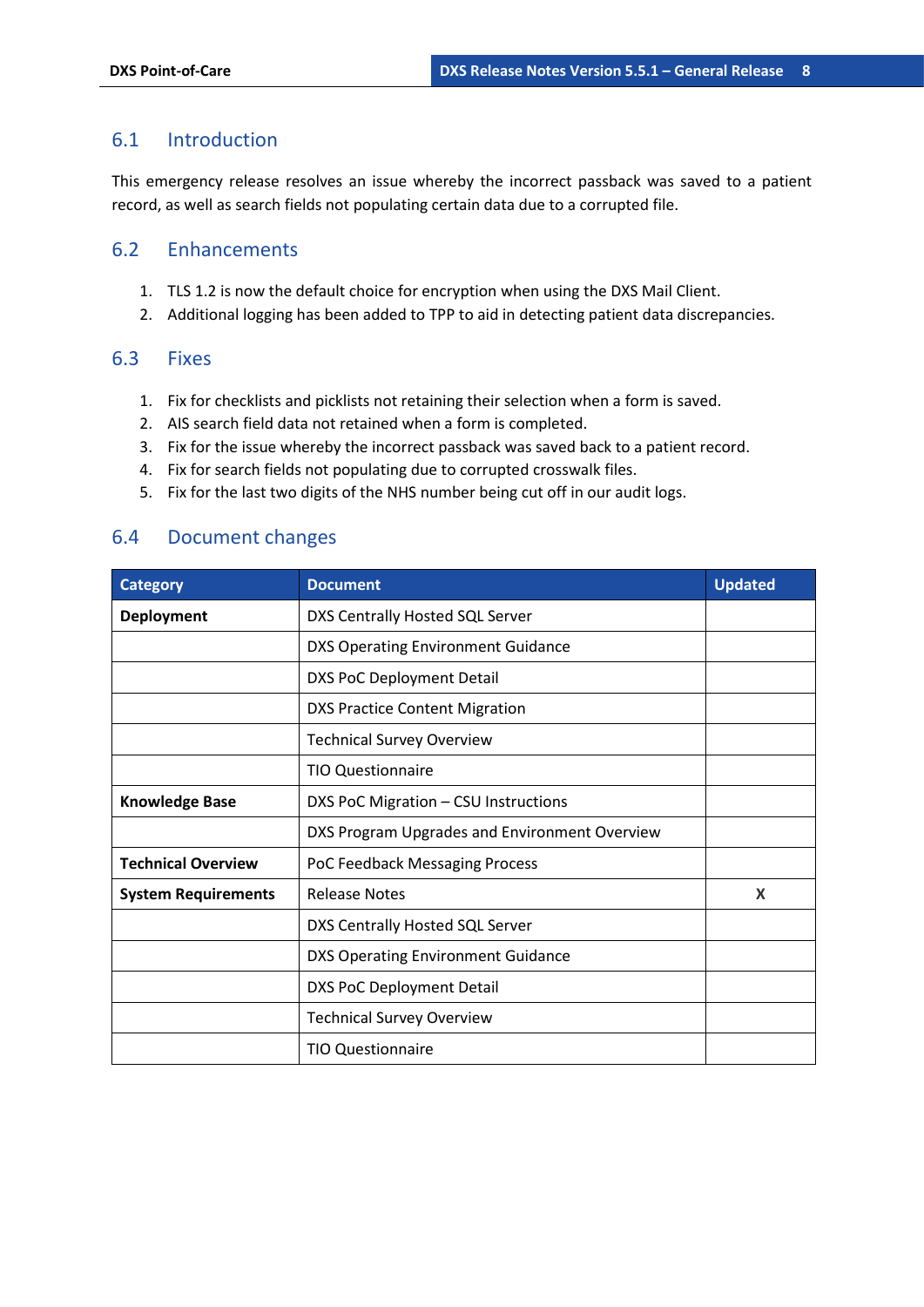# <span id="page-9-0"></span>7. PoC 5.4.9 – General Release

| <b>Application</b>                  | <b>Version</b> | <b>Date</b> | <b>Status</b>           |
|-------------------------------------|----------------|-------------|-------------------------|
| <b>DXS.exe</b>                      | 5.2.9.33       | 08.11.2021  | Updated                 |
| <b>DXSSch.exe</b>                   | 5.0.1.22       | 29.10.2016  |                         |
| <b>DXScfg.exe</b>                   | 2.0.0.25       | 25.02.2005  |                         |
| <b>DXSBar.exe</b>                   | N/A            | 14.06.2005  |                         |
| Launch.exe                          | 2.2.9.33       | 08.11.2021  | Updated                 |
| <b>APIProxy.exe</b>                 | 2.4.9.33       | 08.11.2021  | Updated                 |
| <b>RegLib.exe</b>                   | N/A            | 08.11.2021  | Updated                 |
| <b>DXS Loader.exe</b>               | 1.0.0.44       | 17.03.2021  |                         |
| Linker.exe                          | 1.1.9.54       | 08.11.2021  | Updated                 |
| <b>HWUpgSvc</b>                     | 1.1.0.38       | 10.02.2021  |                         |
| <b>Components</b>                   | <b>Version</b> | <b>Date</b> | <b>Status</b>           |
| Hwise32x.dll                        | 5.4.9.33       | 08.11.2021  | Updated                 |
| Hwise32x.eng                        | 5.4.9.33       | 08.11.2021  | Updated                 |
| <b>DXSBar32.dll</b>                 | N/A            |             |                         |
| <b>DCINPS.dxc</b>                   | 3.2.9.33       | 08.11.2021  | <b>Updated (Vision)</b> |
| <b>DCEMISWb.dxc</b>                 | 2.2.9.33       | 08.11.2021  | <b>Updated (EMIS)</b>   |
| <b>DCTPPSO.dxc</b>                  | 2.2.9.33       | 08.11.2021  | <b>Updated (TPP)</b>    |
| Stats.dxp                           | 2.0.2.11       | 13.08.2013  |                         |
| <b>PDPL.dxp</b>                     | 3.0.1.19       | 11.12.2018  |                         |
| Cardiac.dxp                         | 1.0.2.16       | 10.12.2008  |                         |
| ssleay32.dll                        | 1.0.2.15       | 11.12.2018  | -                       |
| libeay32.dll                        | 1.0.2.15       | 11.12.2018  |                         |
| FirebirdSql.Data.FirebirdClient.dll | 4.6.1.0        | 06.01.2020  |                         |
| <b>HWInput.eng</b>                  | 2.2.9.33       | 08.11.2021  | Updated                 |
| LatticeLog.dll                      | 1.4.1.1        | 06.01.2020  |                         |
| LatticeLogBI.dll                    | 1.0.3.1        | 06.01.2020  |                         |
| LatticeLogDAL.dll                   | 1.0.3.1        | 06.01.2020  |                         |
| Microsoft.ServiceBus.dll            | 3.0.51272.20   | 06.01.2020  |                         |
| Newtonsoft.Json.dll                 | 10.0.1.20720   | 06.01.2020  |                         |
| Lwxspell.dll                        | 1.3.1.0        | 27.02.2020  |                         |
| <b>Editorial.dxp</b>                | 1.0.2.67       | 29.07.2021  |                         |
| <b>Help Files</b>                   | <b>Date</b>    |             |                         |
| <b>DXS.chm</b>                      | 17.05.2007     |             |                         |
|                                     |                |             |                         |
| <b>PDPL.chm</b>                     | 16.07.2009     |             |                         |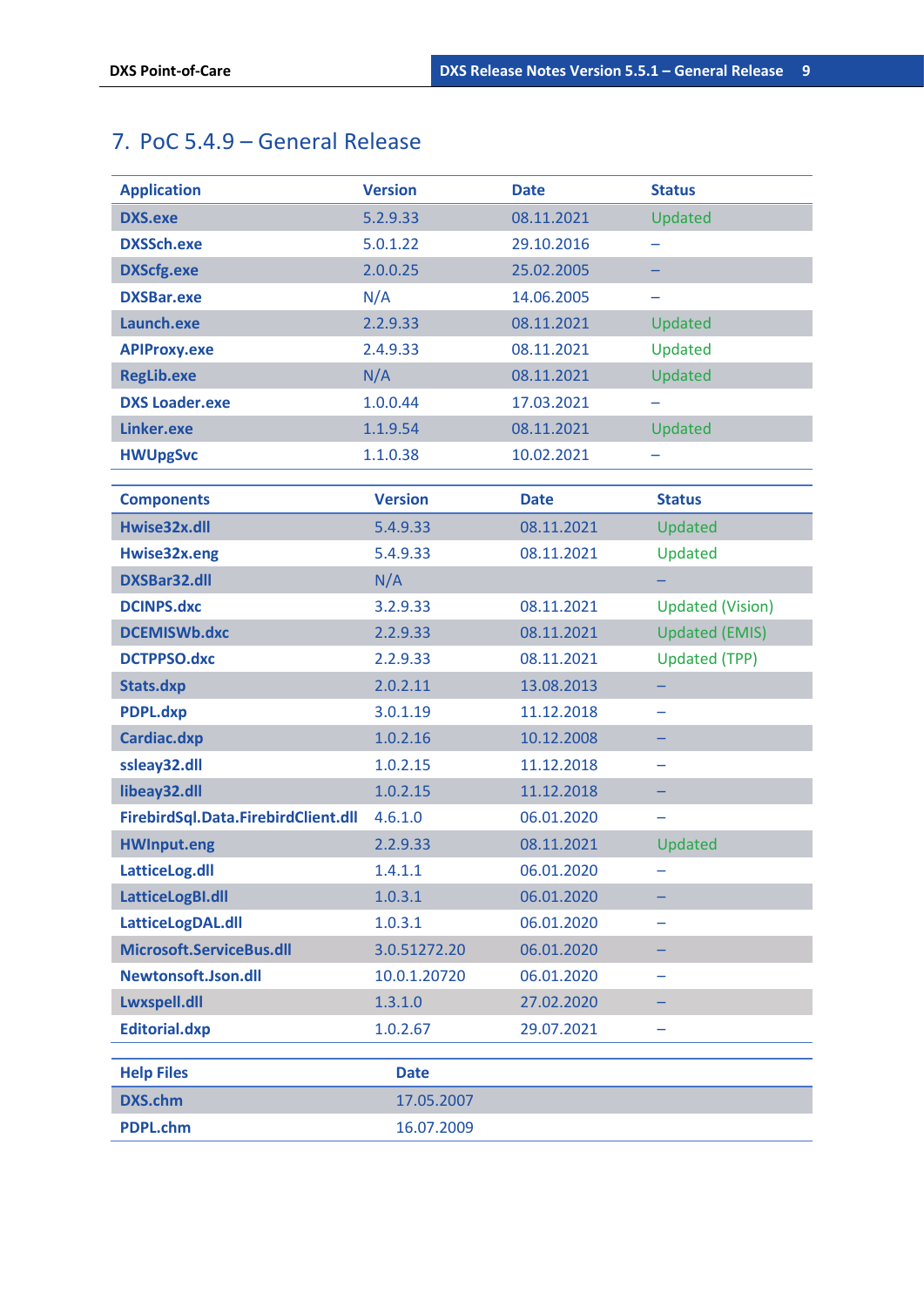### <span id="page-10-0"></span>7.1 Introduction

Version 5.4.9 provides a significant performance boost around saving forms to the patient record and introduces placeholder fields, allowing dynamic switching between the type of field that appears on a form based on data in the patient record. Our error detection and logging have also expanded further into the product, now covering all bases.

### <span id="page-10-1"></span>7.2 Enhancements

- 1. Saving forms to the patient record is now completely done in the background, resulting in minimal delay for the user.
- 2. Placeholder fields have been introduced.
- 3. Error detection and logging have been extended to include errors around saving to the patient record, exception errors, and additional EMIS start-up errors.
- 4. Ability added for DXS Point-of-Care to force users to use SNOMED at a flexible date (still to be decided).
- 5. Allow users to disable the default passback for emailing forms.

#### <span id="page-10-2"></span>7.3 Fixes

- 1. TFS-4454 Fix for the Email button not opening any mail client.
- 2. TFS-4503 Fix for Input Hint text not showing for picklists.
- 3. TFS-4515 Fix for passback codes being saved with draft forms.
- 4. TFS-4523 Fix for the connection to TPP SystmOne timing out resulting in PoC not responding.